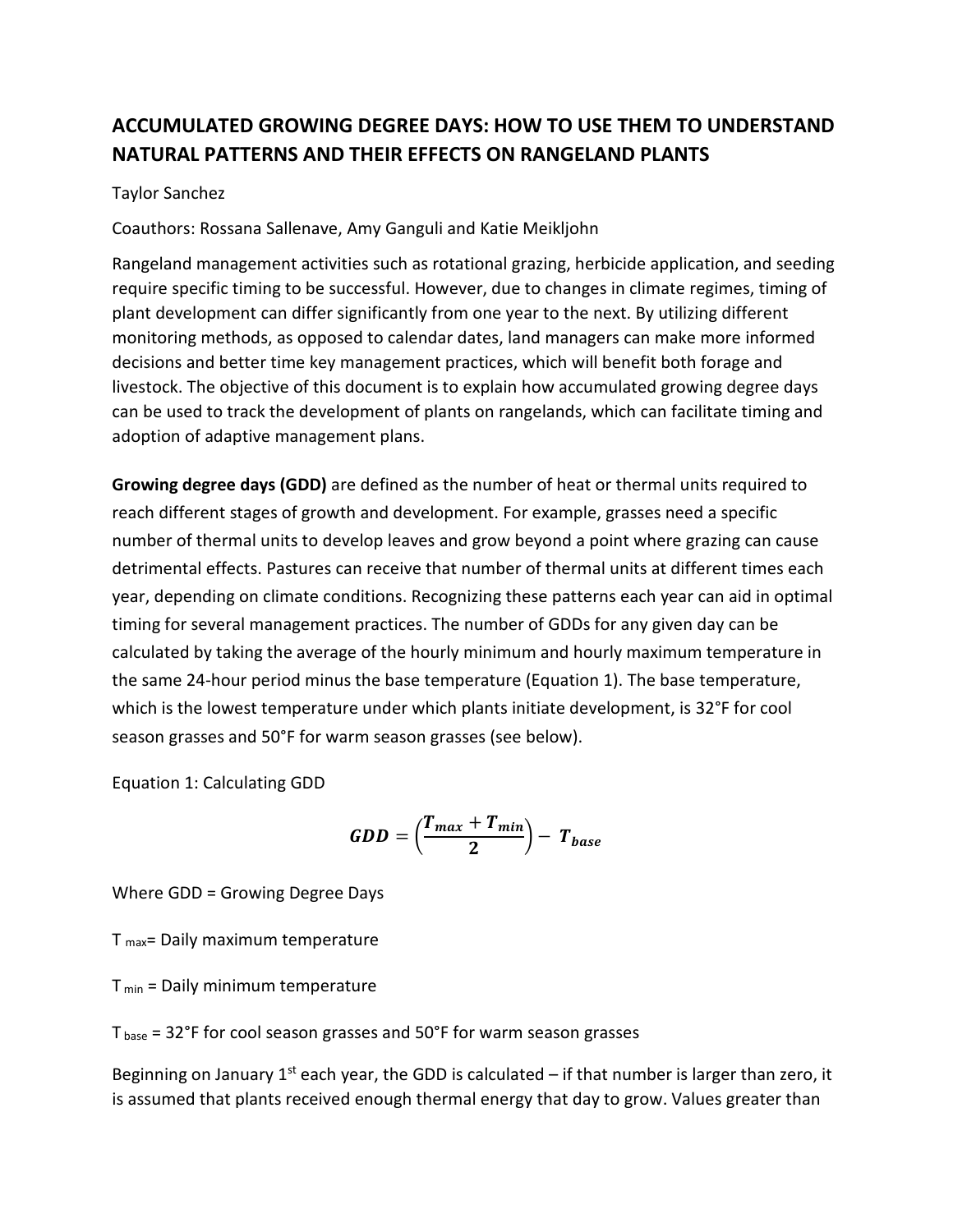zero can be added up to provide the **accumulated growing degree days (AGDD)** for that year. It is important to note that for many locations, temperatures will not exceed the base temperature until late Winter or early Spring.

### **Examples of Warm and Cool season grasses**

Base temperature differs for each plant species and is dependent on that plant's **photosynthetic pathway**.

- (1) **C3 (***cool season*): plants that require less thermal energy and thus reach development stages earlier in the growing season and senesce earlier as well. These species also tend to require higher amounts of water. In Net Mexico these species are typically found in northern portions of the state, in mountainous areas or during wet periods in the southern part of the state. Common cool season grasses in New Mexico are western wheatgrass (*Agropyron smithii*), Arizona fescue (*Festuca arizonica*), and New Mexico feathergrass (*Stipa neomexicana*). The base temperature used for these grasses is typically **32°F**.
- (2) **C4 (***warm season):* plants that require more thermal energy compared to cool season. These species typically thrive in warm and dry environments and are prevalent throughout New Mexico. Examples include: grama species (*Bouteloua spp*.), cane bluestem (*Bothriochloa barbinodis*), galleta (*Hilaria jamesii*). The base temperature for these grasses is typically **50°F**.

## Summary of Steps:

Step 1: Record the daily maximum and minimum temperatures and calculate the daily GDDs. Temperatures can be obtained by weather stations, weather reports, and the New Mexico State University weather data website: <https://weather.nmsu.edu/>

Step 2: Determine the starting date for calculating GDDs. If the average daily temperature is below 32**°**F no GDDs are accumulated for that day.

Step 3: Add up the GDDs for each day from the starting date.

Step 4: Use Table 1 provided below to determine the number of AGDD needed for the desired grass species to reach specific growth stages.

Scientists have determined how many GDDs that key rangeland grass species need to reach certain development stages. The table below provides values for some common grasses in New Mexico. Notice that the warm season grasses, such as blue grama, require more GDD to initiate growth and reach grazing readiness compared to cool season grasses.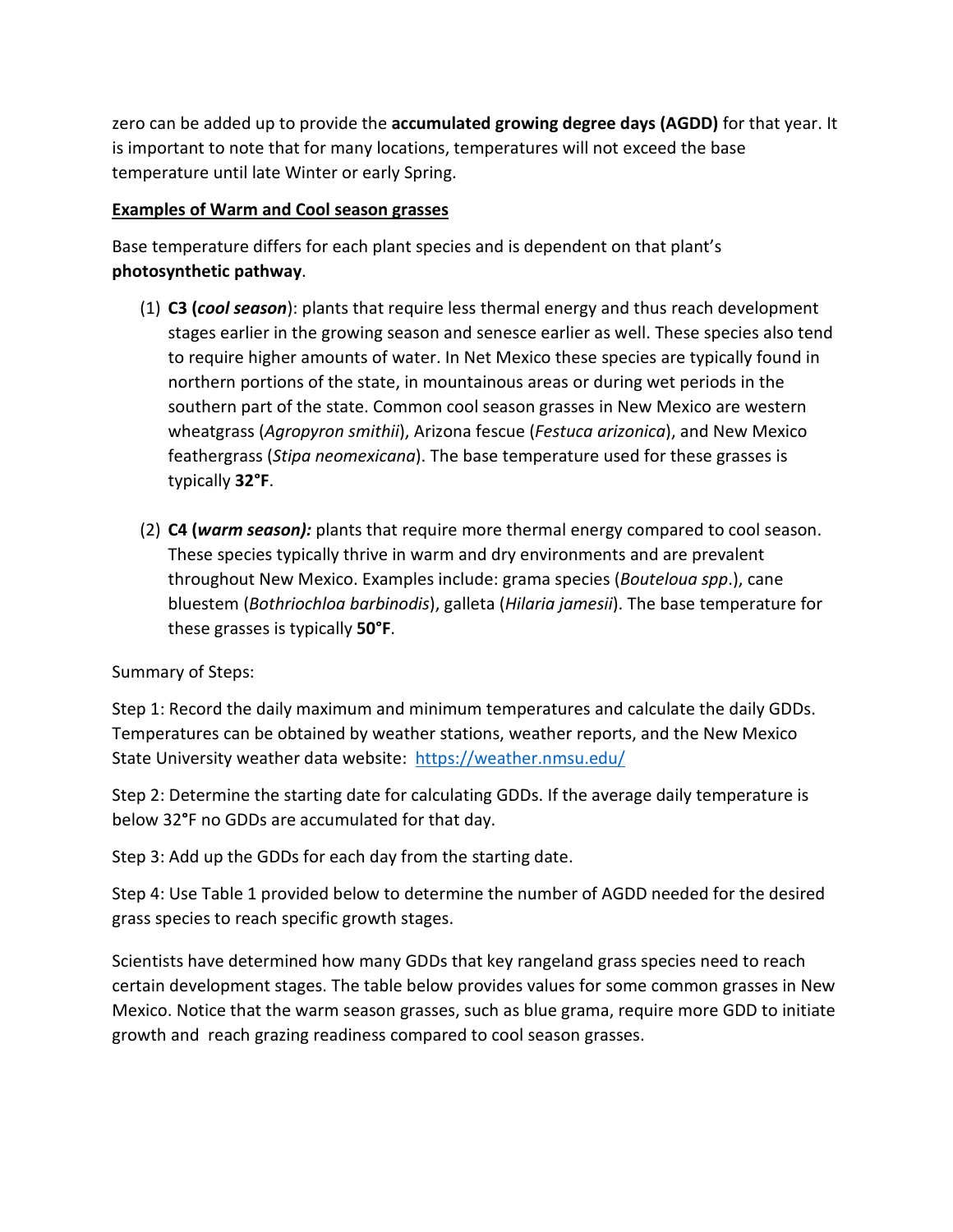| Grass                                             | Photosynthetic<br>Pathway | Base<br><b>Temperature</b> | <b>AGDD</b>             |                    |
|---------------------------------------------------|---------------------------|----------------------------|-------------------------|--------------------|
|                                                   |                           |                            | Initiation of<br>growth | Optimal<br>grazing |
| Blue grama<br>(Bouteloua gracilis)                | C <sub>4</sub>            | $50^{\circ}$ F             | 423                     | 1296               |
| <b>Western Wheatgrass</b><br>(Agropyron smithii)  | C <sub>3</sub>            | $32^{\circ}F$              | 297                     | 1170               |
| <b>Prairie June Grass</b><br>(Koeleria macrantha) | C <sub>3</sub>            | $32^{\circ}F$              | 216                     | 756                |
| NM Needle-and-thread<br>(Stipa comata)            | C3                        | $32^{\circ}F$              | 290                     | 1014               |

*Table 1. Number of accumulated growing degree days needed to reach certain growth stages for common NM grasses.* 

The GGD on a specific calendar date will vary year to year. Growing degree days are a more reliable method of predicting plant development than calendar days. By simple daily monitoring, landowners will be able to calculate the number of GDDs each pasture has received and make management decisions accordingly. Below is a graph displaying GDD data from a weather station near Las Vegas, New Mexico. Each line represents the number of GDDs for each year from the period of 1890-2018. The gray area is the range of historic that that weather station should normally receive. Values outside of that range are significantly different from average (and deviate from temperatures to which the ecosystem is adapted) and will drastically affect the rate of growth and development of plants. Land managers should change the timing of management practices accordingly.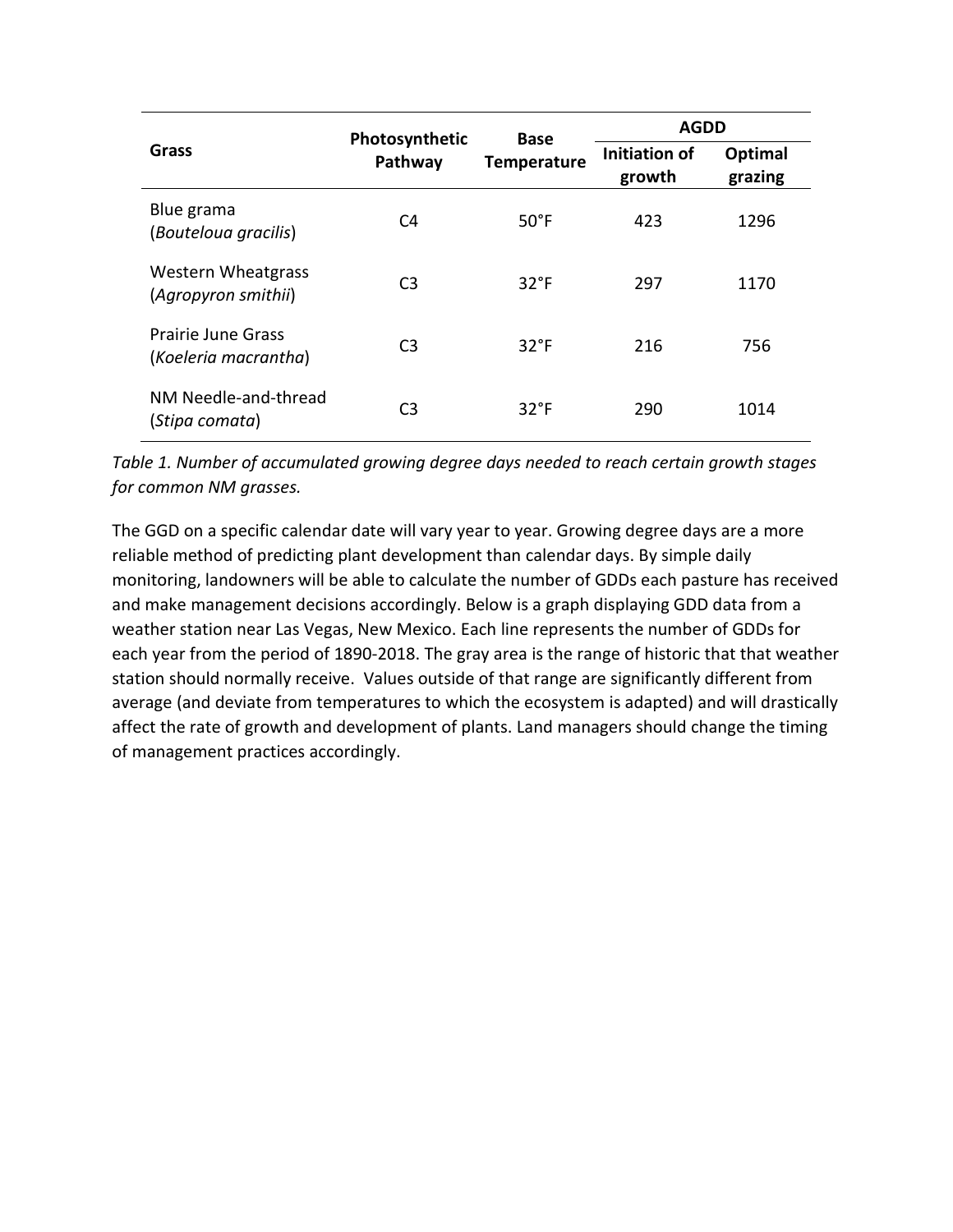

*Figure 1. Accumulated growing degree days (base 50) from Ocate 2NW weather station near Las Vegas, NM.* 

Accumulated growing degree days were developed for and have been used extensively on croplands, aiding farmers in optimal timing for planting and harvesting. However, they have not been extensively used on rangelands, despite the similarities of the plant characteristics used to develop them. Monitoring GDD is an effective management tool to help managers adapt to the changing climate because it helps identify major fluctuations in air temperature. By simply recording daily temperature and making simple calculations, land managers can take back the reins and adjust management to fit constantly changing climatic conditions.

#### **Resources available to you:**

(1) *Climate Visualization Tool* from New Mexico State University, data visualization tool that provides (1) Climate data from NOAA (National Oceanic and Atmospheric Administration) weather stations across New Mexico and (2) platform for users to upload their own daily temperature and precipitation data and outputs visual graphs to aid in interpretation. Users can compare their weather data to historical climate data nearest to them with ease. [https://aridclim2020.shinyapps.io/climate\\_visual\\_demo/](https://aridclim2020.shinyapps.io/climate_visual_demo/)